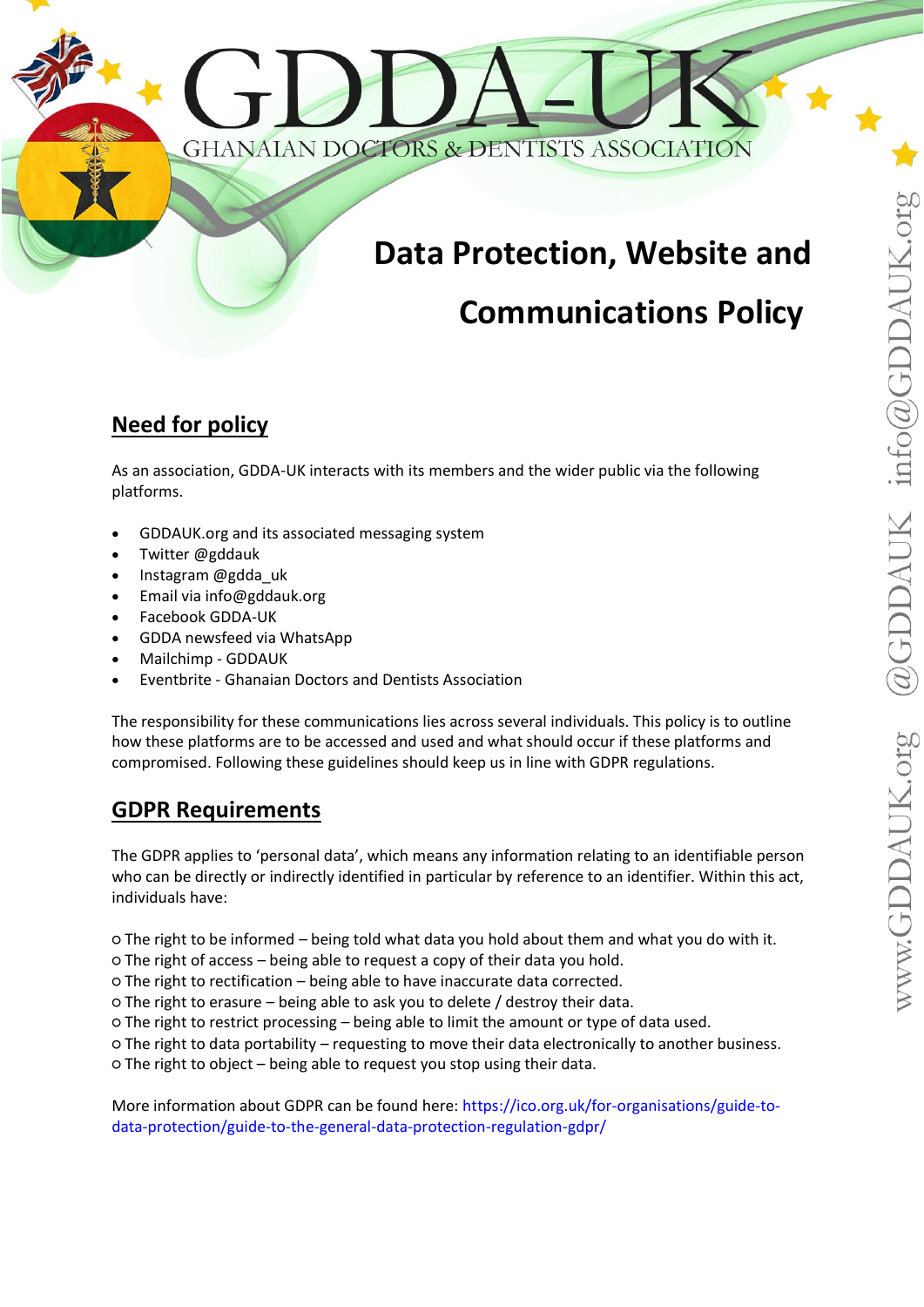

*CONTROLLER* - the person who retains overall responsibility for these platforms. This person is for ensuring security across these platforms is maintained.

*ADMINISTRATOR* - an individual who has administrative access to all accounts. Ideally these individuals should include a trustee, the president and/or secretary of the association. In the event of the controller being unable to carry out their duties, responsibility will fall to an administrator.

*USER* - an individual who has access to specific platforms to enable jobs to be carried out as deemed by their roles.

*DATA PROTECTION OFFICER* - This can be a controller, or an administrator and they are responsible for ensuring we maintain GDPR guidelines. This person is the data controller, with everyone else with access being a processor.

- A controller determines the purposes and means of processing personal data.
- A processor is responsible for processing personal data on behalf of a controller.
- If you are a processor, the GDPR places specific legal obligations on you; for example, you are required to maintain records of personal data and processing activities. You will have legal liability if you are responsible for a breach.
- If you are a controller, you are not relieved of your obligations where a processor is involved the GDPR places further obligations on you to ensure your contracts with processors comply with the GDPR.

\_\_\_\_\_\_\_\_\_\_\_\_\_\_\_\_\_\_\_\_\_\_\_\_\_\_\_\_\_\_\_\_\_\_\_\_\_\_\_\_\_\_\_\_\_\_\_\_\_\_\_\_\_\_\_\_\_\_\_\_\_\_\_\_\_\_\_\_\_\_\_\_\_\_\_\_

#### **1. Logins**

1.1 Logins, wherever possible should be individual logins (1 login per user). Passwords for individual users should never be shared and should be changed regularly.

1.2 Where universal logins are used, these details should be available on a need to know basis, with passwords being changed every 3 months.

1.3 A log of the individual users who have password access to universal logins and personal access via individual logins should be kept by the controller, including how long people have had access for. This log should also include the individual's role and a justification for why they have access to the page (Appendix 1).

1.4 All administrators and users should be part of be executive committee or in a written contractual agreement with the association.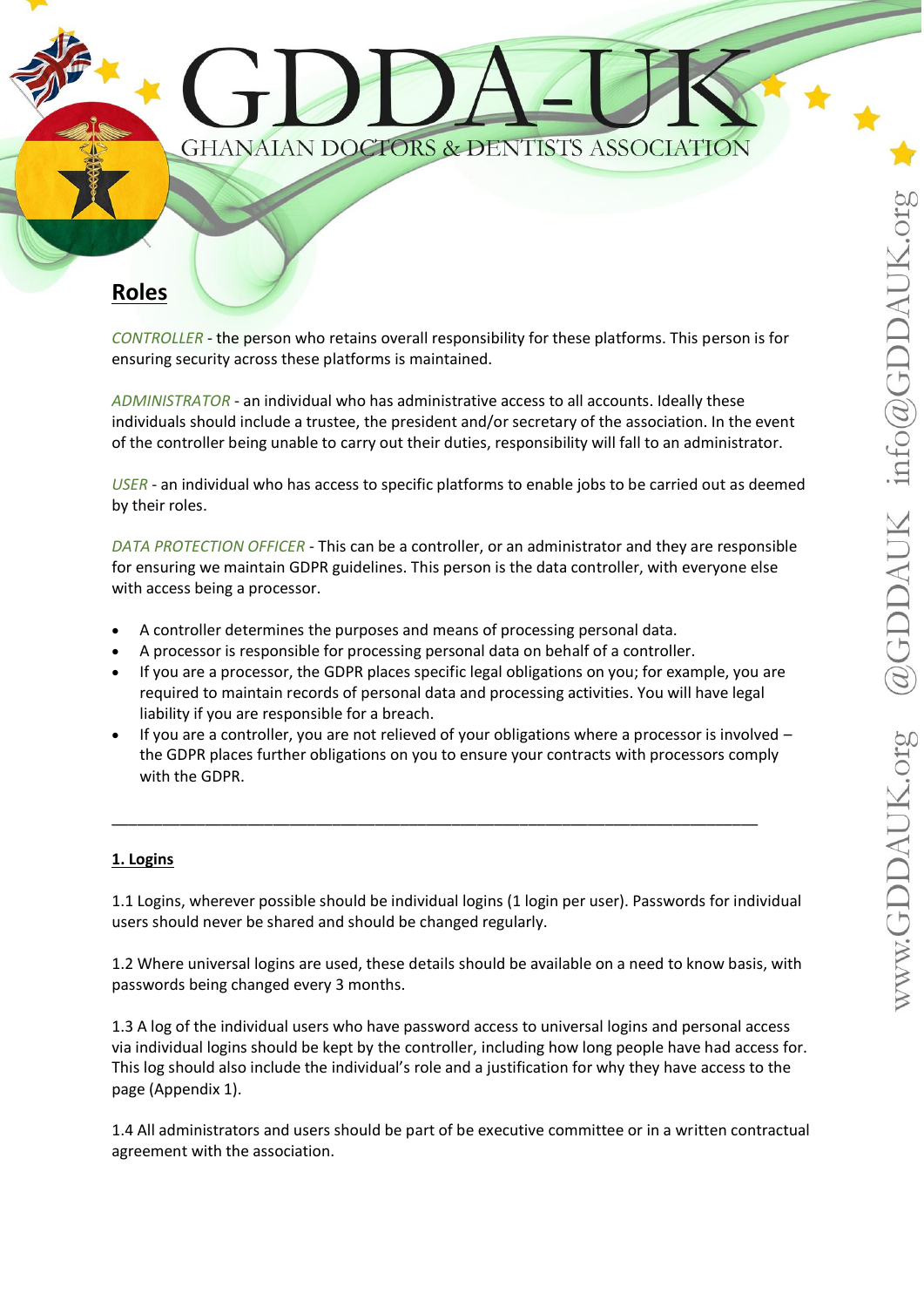

1.5 All individuals with logins need to read this policy and sign it indicating their agreement with the clauses.

## **2.E-mails**

2.1 All emails sent from the association should be sent directly through the Gmail or Mailchimp accounts. Where this has not occurred, the association email account should be copied into the thread of correspondence to ensure transparency.

2.2 On both platforms, when an individual sends an email, they should sign off as themselves. If the email is on behalf of someone else, include their name on the name below yours with the line 'on behalf of'.

2.3 Within the Gmail account, wherever possible, one person should follow up each thread to ensure continuity.

2.4 Important information and leads picked up from the emails should be communicated to the executive team for discussion via the executive WhatsApp page.

#### **3.Social Media**

3.1 The communications officer and / or controller should decide on the overall direction of content to be shared Via social medial this should be done in conversation with the local organising committee and executive team. This should be reviewed at least quarterly.

3.2 Posts from third party organisations should be discussed for their suitability before being shared via third party platforms.

#### **4.Memberships**

4.1 In line with GDPR regulations, all individuals need to opt in to receiving communications from us and for us to store their information. Therefore, in all instance's individuals should be encouraged to sign themselves up via the registration forms available on the website. This is particularly pertinent to our use of:

- Mailchimp

- WhatsApp Newsfeed

- GDDAUK.org messaging service

4.2 As the information that is needed for association members and affiliates is minimal (names and email addresses only), all other information on any form must be marked at optional. The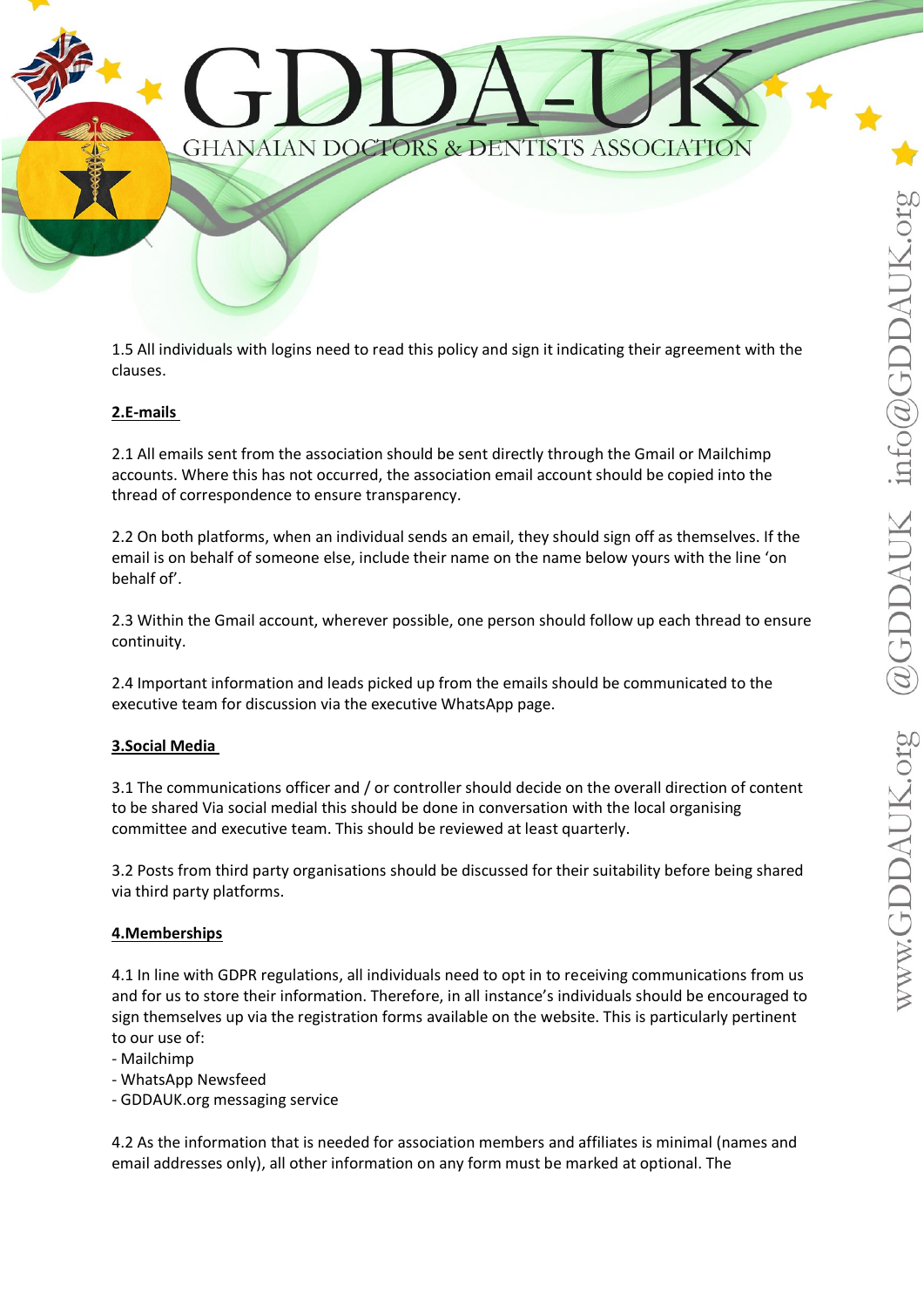

justification for these optional pieces of information must be provided to each member (Appendix 2)

4.3 Individuals information should not be shared between platforms without their express consent. If an individual is on one platform and not another, they should be contacted via the platform they are registered on.

## **5.Phone calls and private meetings**

5.1 Where phone calls and private meetings are taken on behalf of the association. Minutes of such calls and meeting should be submitted by email to the controller via info@gddauk.org to ensure transparency.

5.2 Records of phone calls and meetings can be submitted by any member of the association for work pertaining to the organisation.

#### **6.Privacy and GDPR**

6.1 GDPR gives individuals the right to have their data deleted at any point. This can be done by email to info@gddauk.org. Where someone makes an oral request or telephone request, the receiver of this information should email info@gddauk.org to inform the controller this person's details are to be removed.

6.2 In October of each year, all member of the mailing list should be emailed with the data we hold on them and given the opportunity to be deleted from the list and have all data about them removed. This email should also stipulate how we use the information stored about them.

6.3 A register of the information held about each person and a justification for holding this information should be kept for each platform.

6.4 All paper records with individual data should be digitised and paper copies destroyed.

## **7.Breaches**

A personal data breach means a breach of security leading to the accidental or unlawful destruction, loss, alteration, unauthorised disclosure of, or access to, personal data. This includes breaches that are the result of both accidental and deliberate causes. It also means that a breach is more than just about losing personal data.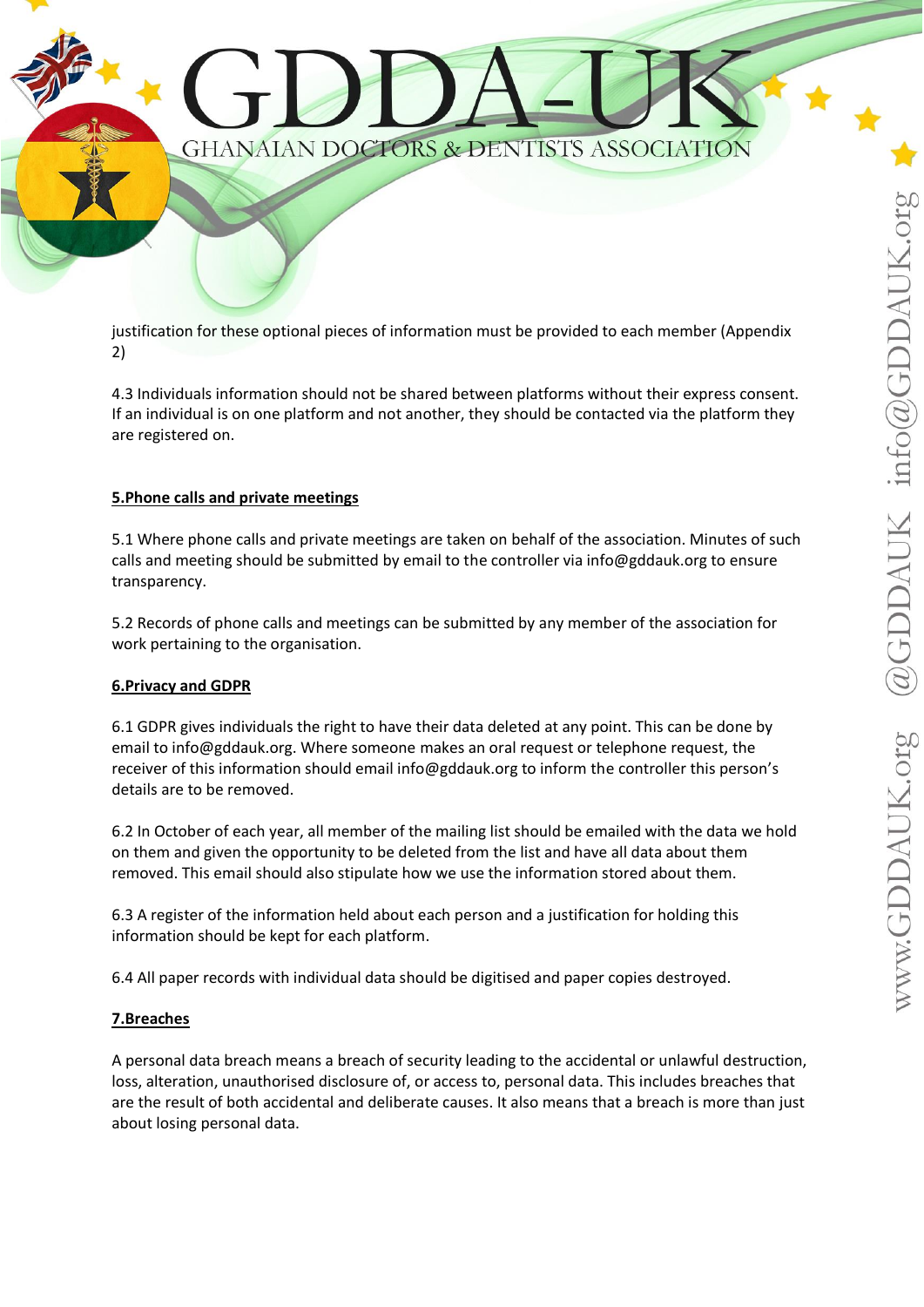

7.1 A breach is any occasion where the safety of any of the systems is compromised. This includes hacking or individual passwords becoming available to those not listed on the log.

7.2 If an individual believes their password has been compromised, thy should notify the data protection officer and change their password immediately. They should provide any information about the breach that they have available (Appendix 3).

7.3 If the controller feels the security has been compromised, they should discuss this with the data protection officer. Together they should decide on a plan which may include, resetting all passwords or removing all admins and users until the breach is contained.

7.4 Data breaches need be notified to the Supervising Authorities (ICO) where personal data has been breached within 72 hours providing specific details about the breach including: its nature, the approximate number of subjects affected (Article 31).

7.5 The controller must notify data subjects as quickly as possible of a breach which may affect them (article 32). If a breach is likely to result in a high risk to the rights and freedoms of individuals, the GDPR says you must inform those concerned directly and without undue delay. The individual should be informed about any steps they can take to protect themselves.

7.6 Breaches can be detected by checking the login logs on each platform. If there are any irregularities, or changes noted, this must be immediately discussed with the data protection officer and controller.

## **8.Association Documents**

8.1 All association documents, including policies and contracts, should be saved as part of the google docs account on info@gddauk.org. This will ensure the relevant people have access at all times.

#### **9.Review**

9.1 This document should be reviewed at least annually and updated in line with new GDPR regulations.

\_\_\_\_\_\_\_\_\_\_\_\_\_\_\_\_\_\_\_\_\_\_\_\_\_\_\_\_\_\_\_\_\_\_\_\_\_\_\_\_\_\_\_\_\_\_\_\_\_\_\_\_\_\_\_\_\_\_\_\_\_\_\_\_\_\_\_\_\_\_\_\_\_\_\_\_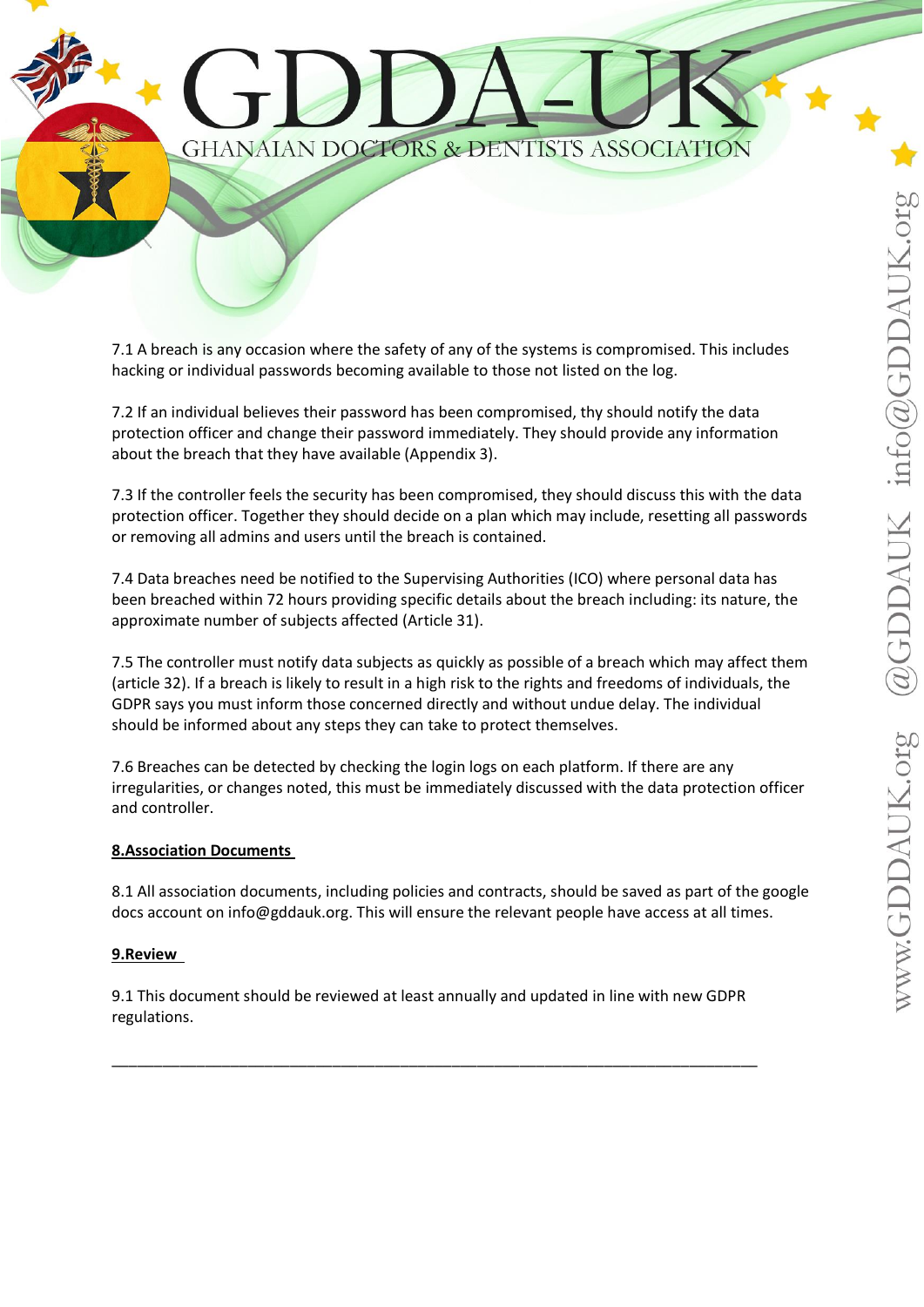# **APPENDIX 1**

# **Login Register**

## Platform name:

| Individual | Type of<br>access | Start date End date Role | Justification |
|------------|-------------------|--------------------------|---------------|
|            |                   |                          |               |

GHANAIAN DOCTORS & DENTISTS ASSOCIATION

\_\_\_\_\_\_\_\_\_\_\_\_\_\_\_\_\_\_\_\_\_\_\_\_\_\_\_\_\_\_\_\_\_\_\_\_\_\_\_\_\_\_\_\_\_\_\_\_\_\_\_\_\_\_\_\_\_\_\_\_\_\_\_\_\_\_\_\_\_\_\_\_\_\_\_\_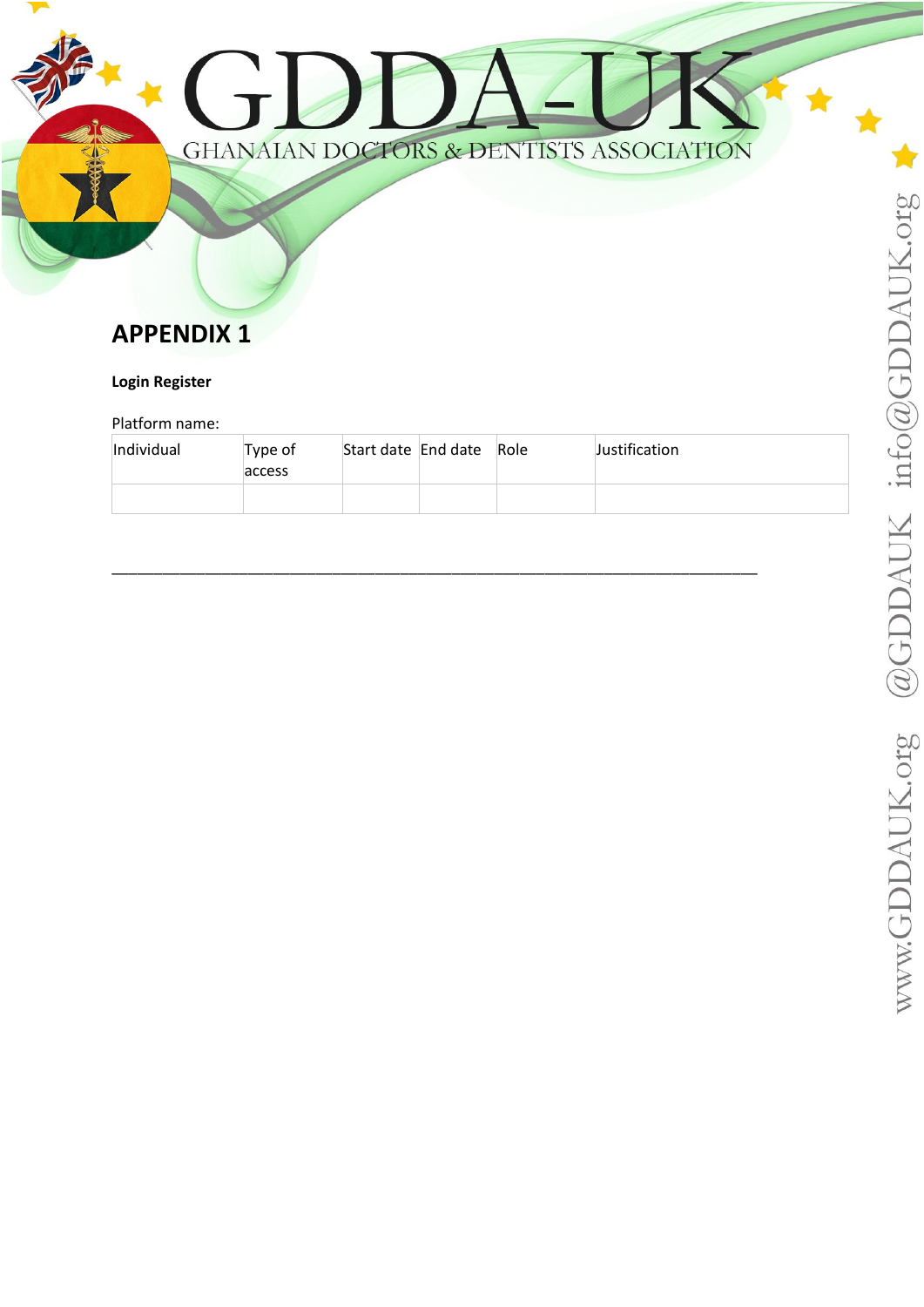

# **APPENDIX 2**

# **Log of Data Kept**

| Platform                                     | Role                                    | Personal Way of<br>data<br>stored | <b>Collection</b>           | <b>Type of data</b><br>stored                                                                                                                                                                                                     | Justification                                                                                                                                                                                                                                                                          |
|----------------------------------------------|-----------------------------------------|-----------------------------------|-----------------------------|-----------------------------------------------------------------------------------------------------------------------------------------------------------------------------------------------------------------------------------|----------------------------------------------------------------------------------------------------------------------------------------------------------------------------------------------------------------------------------------------------------------------------------------|
| WhatsApp<br>Twitter<br>Instagram<br>Facebook | One-way<br>information<br>dissemination | N <sub>o</sub>                    | Self-sign-up                | N/A                                                                                                                                                                                                                               | N/A                                                                                                                                                                                                                                                                                    |
| Mail Chimp                                   | Mailing list for<br>members             | Yes                               | Self-sign-up via<br>website | Title & Name<br>$\bullet$<br>Graduating<br>$\bullet$<br>year &<br>institution<br>Email<br>$\bullet$<br>Job title<br>$\bullet$<br>Speciality<br>$\bullet$<br>Country of<br>$\bullet$<br>residence<br>Place of<br>$\bullet$<br>work | Forms membership list<br>$\bullet$<br>allows us to send<br>$\bullet$<br>communications<br>helps us understand the<br>nature of our membership<br>Helps us plan meetings and<br>$\bullet$<br>mentorship programmes<br>accordingly<br>allows us to target our<br>$\bullet$<br>marketing. |
| Mail<br>chimp                                | General mailing<br>list                 | Yes                               | Self-sign-up via<br>website | Email<br>$\bullet$<br>address<br>Name<br>$\bullet$                                                                                                                                                                                | Allow communication                                                                                                                                                                                                                                                                    |
| Gmail                                        | 3rd party emails                        | No                                | N/A                         | N/A                                                                                                                                                                                                                               | N/A                                                                                                                                                                                                                                                                                    |
| Eventbrite                                   | Ticketing system<br>for events          | Yes                               | Self-sign-up                | Title & Name<br>$\bullet$<br>Role<br>$\bullet$<br><b>DOB</b><br>$\bullet$<br>Current<br>$\bullet$<br>position<br>Email<br>$\bullet$<br>address<br><b>Billing</b><br>$\bullet$<br>address<br>Card<br>$\bullet$<br>information      | Allows tickets to be<br>$\bullet$<br>purchased<br>Issuing names on badges<br>$\bullet$<br>Understanding the spread<br>$\bullet$<br>of conference attendees<br>seating plans at gala<br>food options<br>$\bullet$                                                                       |